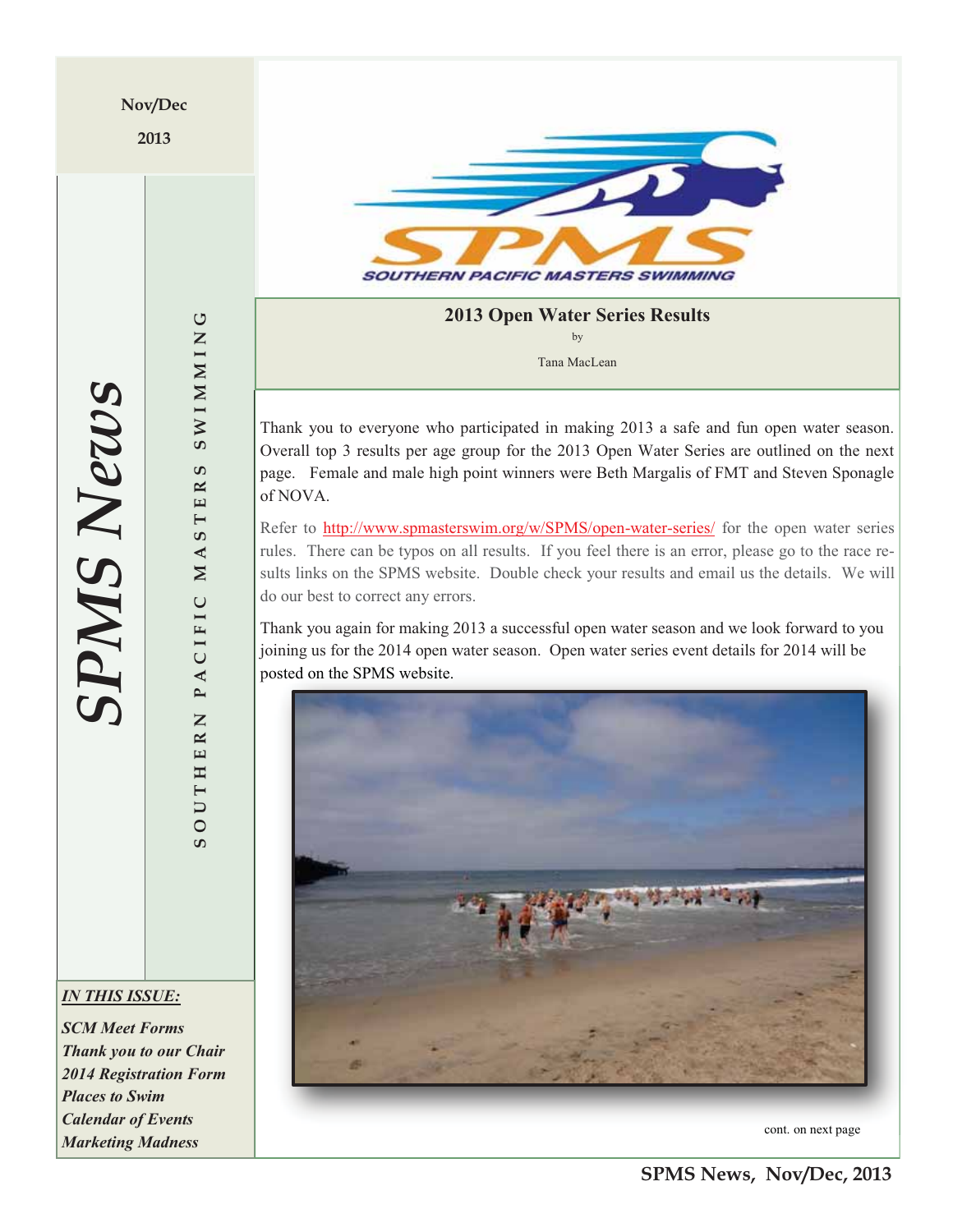## **2013 Open Water Series Results**

by

Tanya MacLean

| 25-29 Female          |                           |           | 25-29 Male                  |                              |           |
|-----------------------|---------------------------|-----------|-----------------------------|------------------------------|-----------|
| 1 <sup>st</sup> Place | <b>Beth Margalis, FMT</b> | 80 points | 1 <sup>st</sup> Place       | Danny Giometti, UCI          | 58 points |
| 2 <sup>nd</sup> Place | Amanda Best, SCAQ         | 52 points | 30-34 Male                  |                              |           |
| 35-39 Female          |                           |           | 1 <sup>st</sup> Place       | <b>Robert Margalis, FMT</b>  | 88 points |
| 1st Place             | Tanya MacLean, NOVA       | 60 points | 35-39 Male                  |                              |           |
| 2 <sup>nd</sup> Place | Heather Melrose, BGWM     | 52 points | 1 <sup>st</sup> Place       | Kris Behrens, SCAQ           | 62 points |
| 3rd Place             | Invanka Gavanski, BGWM    | 48 points | 2 <sup>nd</sup> Place (tie) | Patrick Martin, UNAT         | 48 points |
| 40-44 Female          |                           |           | 2 <sup>nd</sup> Place (tie) | Noah Garrett, ROSE           | 48 points |
| 1 <sup>st</sup> Place | Jana Chesley, ROSE        | 76 points | 40-44 Male                  |                              |           |
| 2 <sup>nd</sup> Place | Eva Scalzo, UNAT          | 72 points | 1st Place                   | <b>Brad Sheffield, UCLA</b>  | 58 points |
| <b>45-49 Female</b>   |                           |           | 2 <sup>nd</sup> Place       | Lee Jacobs, NOVA             | 48 points |
| 1st Place             | Kathy Gore, SOBA          | 42 points | 3rd Place                   | Jamie Balboa, UCLA           | 42 points |
| 2 <sup>nd</sup> Place | Melissa Latt, SCAQ        | 38 points | 45-49 Male                  |                              |           |
| 3rd Place             | Eileen Span, MVN          | 34 points | 1st Place                   | David Neilan, SOBA           | 88 points |
| 50-54 Female          |                           |           | 2 <sup>nd</sup> Place       | Simon Millar, UCLA           | 54 points |
| 1st Place             | Maureen MacDonald, SCAQ   | 66 points | 3rd Place                   | James Bergen, ROSE           | 72 points |
| 2 <sup>nd</sup> Place | Lynn Kubasek, NOVA        | 52 points | 50-54 Male                  |                              |           |
| 3rd Place             | Diane Bathgate, MSCA      | 48 points | 1st Place                   | <b>Bill Ireland, SCAQ</b>    | 82 points |
| 55-59 Female          |                           |           | 2 <sup>nd</sup> Place       | Jeff Klemes, UCLA            | 36 points |
| 1 <sup>st</sup> Place | Denise Hearst, CVMM       | 66 points | 55-59 Male                  |                              |           |
| 60-64 Female          |                           |           | 1st Place                   | <b>Steven Sponagle, NOVA</b> | 96 points |
| 1st Place             | Kathleen Nielsen, GWSC    | 58 points | 2 <sup>nd</sup> Place       | James Hardie, Team Surf      | 50 points |
| 65-69 Female          |                           |           | 3rd Place                   | Dan Leonard, SCAQ            | 46 points |
| 1st Place             | Katherine Watson, OJAI    | 66 points | 60-64 Male                  |                              |           |
|                       |                           |           | 1 <sup>st</sup> Place       | Hubie Kerns, VCM             | 84 points |

## **CONGRATULATIONS**

**SPMS News, Nov/Dec, 2013**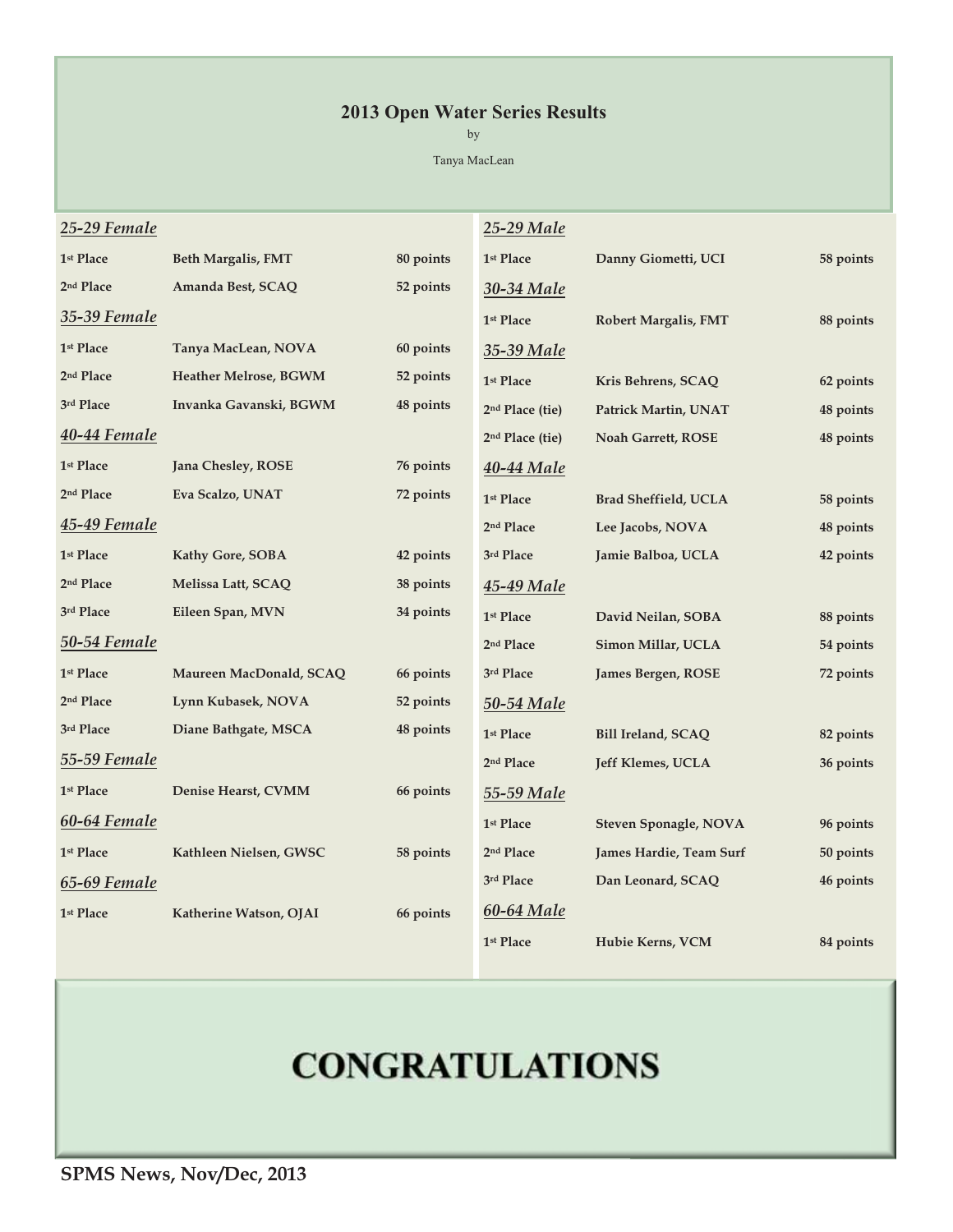

## **Retiring Chair Errol Graham**

My name is Errol Graham, and I am very proud of having served as the Chair of Southern Pacific Masters Swimming for the past three and a half years. Taking on the challenge and meeting the demands of the position has been a very rewarding experience, and I want to thank the members of the SPMS Committee who have worked with me to manage the organization. Their commitment to Masters Swimming and to SPMS has ensured that our organization continues to grow and continues to provide great competitive opportunities for our members.

I could tell you a little about myself or about why I love swimming but I think that the best contribution I could make to this newsletter is to discuss the importance of contributing to SPMS. When you attend a Masters swim meet or open water event, everything you see has been orchestrated by a team of volunteers. Don't take these things for granted. It takes the loving support and commitment of people, like you and me, to keep SPMS going. How do I know? I have devoted 19 years of my life to SPMS and also to my club, West Hollywood Aquatics, which I joined in 1989. Why do I do it? Because I love being a Masters swimmer and I like to help making sure that things get done and get done well. Furthermore, I know that the more people give to an organization, the better the organization.

I believe in SPMS, I believe in what it stands for. I believe in what it offers me. And you. Think about what you can offer SPMS. No contribution is too small.

See you in the pool. ERROL GRAHAM

## **SPMS Thanks you Errol Graham**

## *In honor of your service to SPMS the committee members wanted to share their thoughts with you.*

"Errol has a talent for rephrasing an awkward interaction or exchange of opposing views to make a positive metamorphosis of a constructive motion or future action to be taken and reviewed later. He eases the pain in a professional way. He leaves big shoes to fill."

"Errol has brought out the best in the board members and has handled with grace potentially stressful situations. He is personally extremely competent, pleasant, efficient, and simply a wonderful human being."

"Errol has been the perfect SPMS leader by being the voice of reason amongst our passionate volunteers. Errol was instrumental in getting the new SPMS website launched by reviewing the wording on all the pages and providing new wording where needed."

"Errol has done a terrific job of revitalizing SPMS by bringing in new volunteers to chair committees, having more active sub-committees, and greatly improving the mood of the organization. We have been extremely lucky tha

"Errol stepped into a difficult position at one of the darkest moments in SPMS history. He was assuming a position where the outgoing member had stepped down, and a grievance had been launched between two parties; one of t

"As Chairman of SPMS, Errol Graham has been very capable, valuable, and dedicated to our organization. One who was always organized and quick on his feet, with sensible reactions in all circumstances."

"I would like to thank Errol for the leadership and opportunity to become a member of the Southern Pacific Masters<br>Swimming board. He has always provided sound advice and has handled every situation professionally and with to seek his wisdom in the future."

"Over the many years Errol has dedicated a lot of time and effort being our Chairman."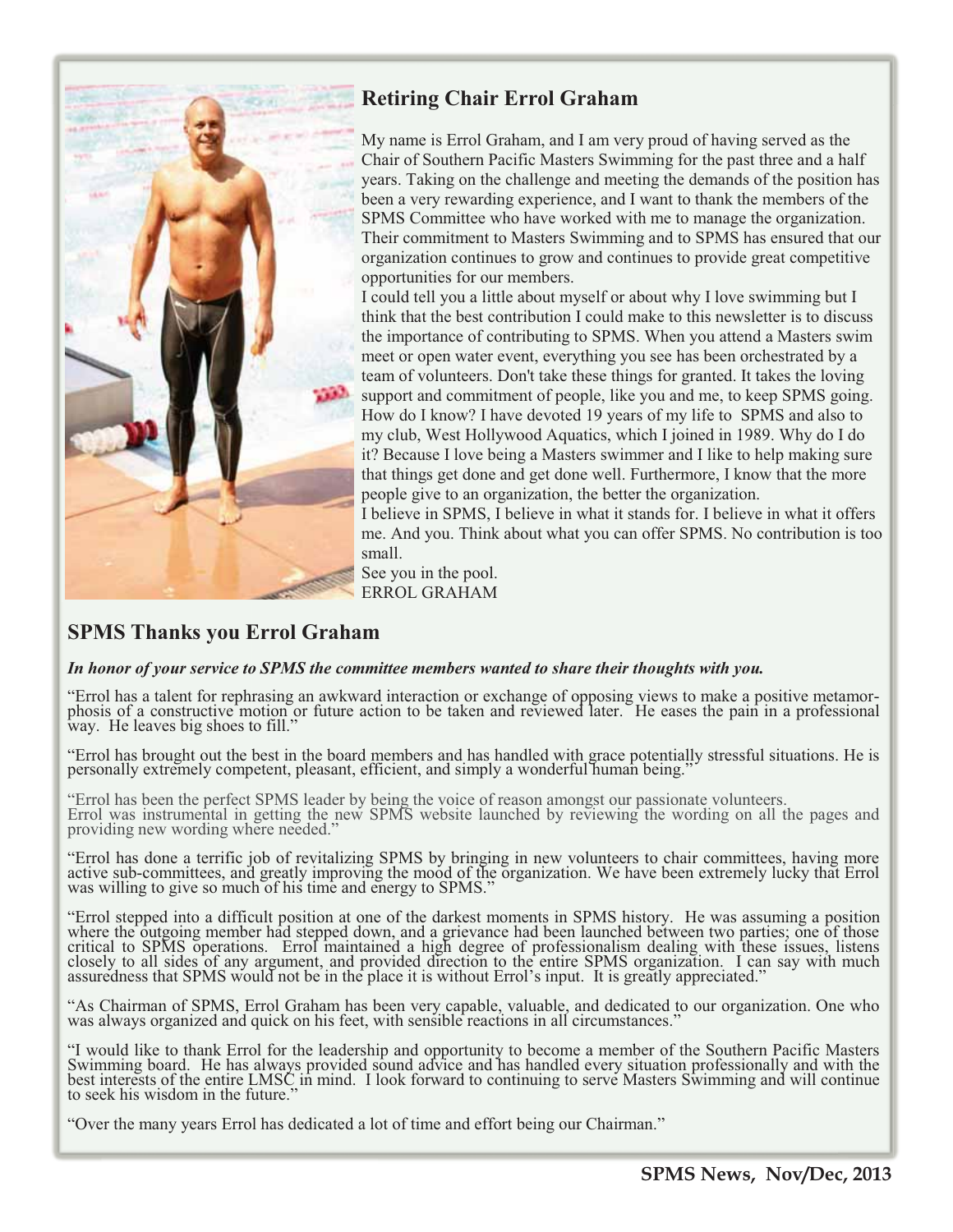## **Santa Clarita SCM Masters Swim Meet Sunday, November 10, 2013**

#### **Sanction by Southern Pacific Masters Swimming for USMS, Inc Sanction # 333-S023**

**Facility**: Santa Clarita Aquatic Center, 20850 Centre Pointe Pkwy.

**Directions:** From the north, take I-5 to the Valencia Blvd exit in Valencia. Go east several miles (Valencia Blvd turns into Soledad Canyon Rd) to Ruether Ave. Turn right and cross over railroad tracks. Turn right at Centre Pointe Pkwy. Turn left into driveway for Aquatic Center. From the south, take I-5 to Hwy. 14 north. Exit at Golden Valley Rd. Turn left onto Golden Valley Rd. Turn right on Centre Point Pkwy. Make a right into the driveway for the Aquatic Center. Parking available in both upper and lower parking lots.

**Rules:** United States Masters Swimming rules will govern. Current SPMS meet procedures will be enforced and take precedence over any errors or omissions on this form. The meet referee will be in charge of the meet. Any questions regarding the conduct of the meet should be directed to that person.All events are timed final. Swimmers are limited to a total of 5 individual events, not including relays. Age on December 31, 2013 determines the age group of the swimmer for the meet. Swimmers must be at least 18 years old to compete. **Entries:** The pre-entry postmark deadline is Saturday, November 2. Online entries deadline is Saturday, November 9 at 9:00 p.m. Deck entries for the 1500 m Freestyle will close at 8:45 a.m.; all other deck entries close at the conclusion of the 1500.

**Entry Fees:** \$25.00 per swimmer flat fee for online and mail-in entries. Deck entries will be allowed on the day of the meet for a total of \$35.00.

**Checks payable to**: City of Santa Clarita

Mail consolidated entry card, a copy of your USMS 2013 card, and check to: Santa Clarita Aquatic Center, c/o Lance O'Keefe, 20850 Centre Pointe Pkwy, Santa Clarita, CA 91350.

**Seeding:** All events will be deck seeded slowest to fastest by entered time, ages and sexes combined. Check-in is not required in order to be deck seeded, except swimmers must check in to swim the 1500 m Freestyle and the 400 m Freestyle.

**Relays:** All relays will be deck entered. Relays are free! For each relay swimmer who is not entered in individual events, a fee of \$5.00 and a signed liability release must be submitted with the relay entry.

**Awards:** Individual: SPMS ribbons for places 1 to 3. Relay: SPMS ribbons for first place.

**Questions:** Meet Director, Lance O'Keefe, (661) 250-3767, lokeefe@santa-clarita.com.

#### **Sunday, November 10, 2013 1500 warm-up at 8:00 a.m. 1500 starts at 9:00 a.m.**

1. 1500 m Freestyle (check-in required) **20 minute warm-up after the 1500** 

- 2. 100 m Butterfly
- 3. 200 m Freestyle
- 4. 200 m Mixed Freestyle Relay (Men, Women, Mixed)
- 5. 100 m Breaststroke
- 6. 50 m Freestyle
- 7. 200 m Individual Medley
- 8. 400 m Freestyle **(check-in required)**
- 9. 100 m Backstroke
- 10. 50 m Butterfly
- 11. 100 m Individual Medley
- 12. 200 m Breaststroke
- 13. 100 m Freestyle
- 14. 50 m Backstroke
- 15. 200 m Butterfly
- 16. 200 m Mixed Medley Relay (Men, Women, Mixed)
- 17. 50 m Breaststroke
- 18. 200 m Backstroke

## **Turkey Shoot at Pierce College SCM Masters Swim Meet Sunday, November 17, 2013**

#### **Sanction by Southern Pacific Masters Swimming for USMS, Inc Sanction # 333-S025**

**Facility**: Pierce College Pool is an outdoor pool. The address is 6201 Winnetka Ave., Woodland Hills.

**Directions:** Take the 101 Freeway to Winnetka. Exit at Winnetka and go north one mile to the college. Winnetka is located 6 miles west of the San Diego Freeway (405) and Ventura Freeway (101) interchange.

**Rules:** United States Masters Swimming rules will govern. Current SPMS meet procedures will be enforced and take precedence over any errors or omissions on this form. The meet referee will be in charge of the meet. Any questions regarding the conduct of the meet should be directed to that person. All events are timed final. Swimmers are limited to a total of 5 individual events, not including relays. Age on December 31, 2013 determines the age group of the swimmer for the meet. You must be at least 18 years old to compete.

**Entries:** The pre-entry postmark deadline is Saturday, November 9. Entries for the 800 m Freestyle will close at 8:45 a.m. and at the conclusion of the 800 for all other events.

**Entry Fees:** \$25.00 per swimmer flat fee for online and mail-in entries. Deck entries and online entries after Saturday, November 9 allowed for a total of \$35.00.

**Checks payable to**: Southwest Aquatic Masters

Mail consolidated entry card, a copy of your 2013 USMS card, and check to: Southwest Masters Turkey Shoot, P. O. Box 204, Lake Forest, CA 92609- 0204.

**Seeding:** All events will be deck seeded slowest to fastest by entered time, ages and sexes combined. Check-in is not required in order to be deck seeded, except swimmers *must* check in to swim the 800 m Freestyle and the 400 m Individual Medley.

**Relays:** All relays will be deck entered. Relays are free. For each relay swimmer who is not entered in individual events, a fee of \$5.00 and a signed liability release must be submitted with the relay entry. Event 8 is a rare 800 m Freestyle relay, a chance for a record. Event 15 is men's, women's, mixed, freestyle or medley relays.

**Awards:** Individual: SPMS ribbons for places 1 to 3. Relay: SPMS ribbons for first place. Special awards will be given for the swimmers who swim closest to their entered time in each event.

**Questions:** Robert Mitchell, mitchellrobert@cox.net, (949) 689-7946.

#### **Sunday, November 17, 2012 800 warm-up at 8:00 a.m. 800 starts at 9:00 a.m.**

1. 800 m Freestyle (check in required) Additional warm-up after the 800 Event #2 will start no earlier than 11:00 a.m. 2. 50 m Butterfly 3. 100 m Backstroke 4. 200 m Breaststroke 5. 50 m Freestyle 6. 100 m Butterfly 7. 200 m Backstroke 8. 800 m Freestyle Relay (Men, Women, Mixed) 9. 50 m Breaststroke 10. 100 m Freestyle 11. 200 m Butterfly 12. 50 m Backstroke 13. 100 m Breaststroke 14. 200 m Freestyle 15. 400 m Relay (Men, Women, Mixed; medley or freestyle) 16. 400 m Individual Medley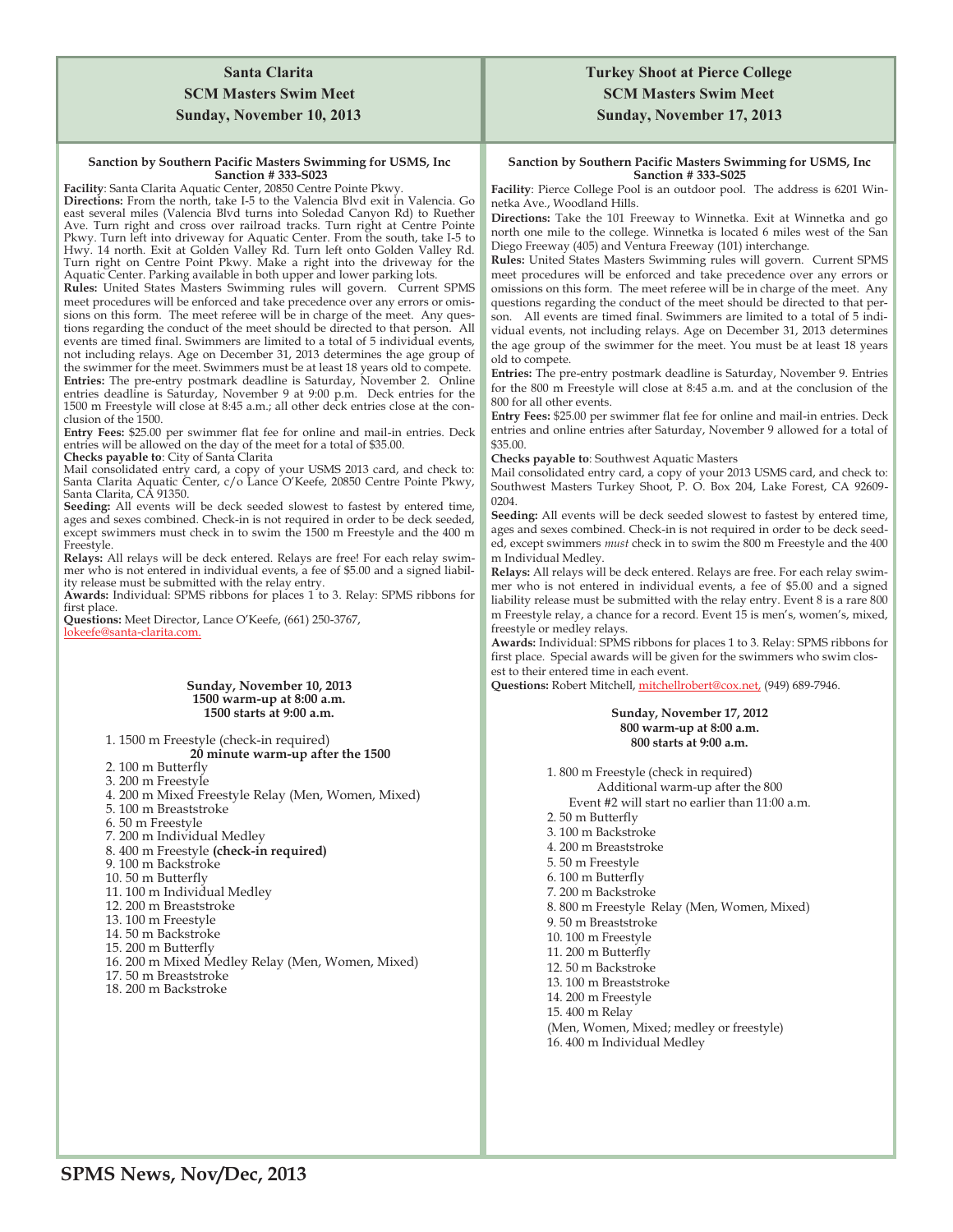

## **San Luis Obispo Masters Short Course Yards Swim Meet Friday - Sunday, November 22-24, 2013**

#### **Sanction: 333-S026 Sanctioned for Southern Pacific Masters for USMS, Inc.**

**Location:** Sinsheimer Pool, 900 Southwood Drive, San Luis Obispo, CA 93401. Outdoor 50 meter x 25 yard, 8-lane course with eight deep water lanes for competition and nine lanes for warm-up/warm-down. Two separate courses with warm-up/warm-down lanes available may be used if needed due to a long timeline.

**Directions:** From North or South US 101, take Marsh St. off ramp. Turn right on Broad St. (3rd stoplight), turn left on Orcutt Rd.(4th stoplight). Cross railroad tracks, then take 1st left onto Laurel Lane and left onto Southwood Dr (1st stop sign). Swim Center is one block at end of road.

**Entries:** Fill out an SPMA Consolidated Entry Card (can be found on page 4 of this meet sheet). The pre-entry postmark deadline is Wednesday, November 13h. **Deck entries**: Friday, November 22nd deck entries will close at 4:00 p.m.; Saturday, Nov 23rd deck entries will close at  $10:00$  a.m.; Sunday, Nov 24<sup>th</sup> deck entries will close at  $9:00$  a.m. Age on November 24<sup>th</sup> determines age group for the meet. T**his is a Short Course YARDS Meet! Adjust your entry times accordingly.**

**Seeding:** All events will be deck seeded fast to slow by entered time, all ages combined. Women's & Men's events may be combined.

**Check-In:** Check-in for all events will be required. For Friday's events you must check-in by 4:30 pm on Friday. For Saturday's events you must check-in by 10:30 a.m. on Saturday. For Sunday's events you must check-in by 9:30 a.m. on Sunday.

**Relays:** There will be no relays for this meet.

**Awards:** Individual: Ribbons for places 1 to 3.

**Entry Fees:** \$25.00 per swimmer flat fee if you enter by the postmark deadline of Nov 13<sup>th</sup>. Deck entries allowed for a total of \$35.00.

#### **Checks payable to: SLOSC**

Mail consolidated entry card, a copy of your USMS card, and check to: San Luis Obispo Gobbler Classic, P. O. Box 142, San Luis Obispo, CA 93406.

**Questions:** Meet Director, Philip Yoshida, (805) 543-9515 or office@sloswimclub.org. Meet info is also available at www.smpa.net.

**PLEASE NOTE:** This is a combined USA Masters and USA Swimming Competition.

#### **FRIDAY, November 22, 2013 Deck Entries must be received by 4:00 p.m.** Warm-up: 3:30 p.m., Start: 5:00 p.m.



| Event#        |           |           |
|---------------|-----------|-----------|
| (Women / Men) | Event     |           |
| 3/4           | 200 Yard  | Freestyle |
| 7/8           | 1650 Yard | Freestyle |

#### **SATURDAY, November 23, 2013**

**Deck Entries must be received by 10:00 a.m.** Warm-up: 9:30 a.m., Start: 30 min after the conclusion of the novice session, no sooner than11:00 a.m.

#### **Event #**

| (Women / Men) | Event    |                          |
|---------------|----------|--------------------------|
| 33/34         | 100 Yard | <b>Butterfly</b>         |
| 37/38         | 50 Yard  | <b>Breaststroke</b>      |
| 43/44         | 100 Yard | Freestyle                |
| 47/48         | 50 Yard  | <b>Backstroke</b>        |
| 53/54         | 200 Yard | <b>Individual Medley</b> |
| 59/60         | 400Yard  | <b>Individual Medley</b> |

#### **SUNDAY, November 24, 2013 Deck Entries must be received by 9:00 a.m.** Warm-up: 8:45 a.m., Start: 10:00 am

**Event #** (Women / Men) **Event**<br>63 / 64 100 Yard 63 / 64 100 Yard Backstroke<br>67 / 68 100 Yard Individual N 67 / 68 100 Yard Individual Medley<br>13 / 74 50 Yard Butterfly **Butterfly** 79 / 80 100 Yard Breaststroke 83 / 84 50 Yard Freestyle 91 / 92 500 Yard Freestyle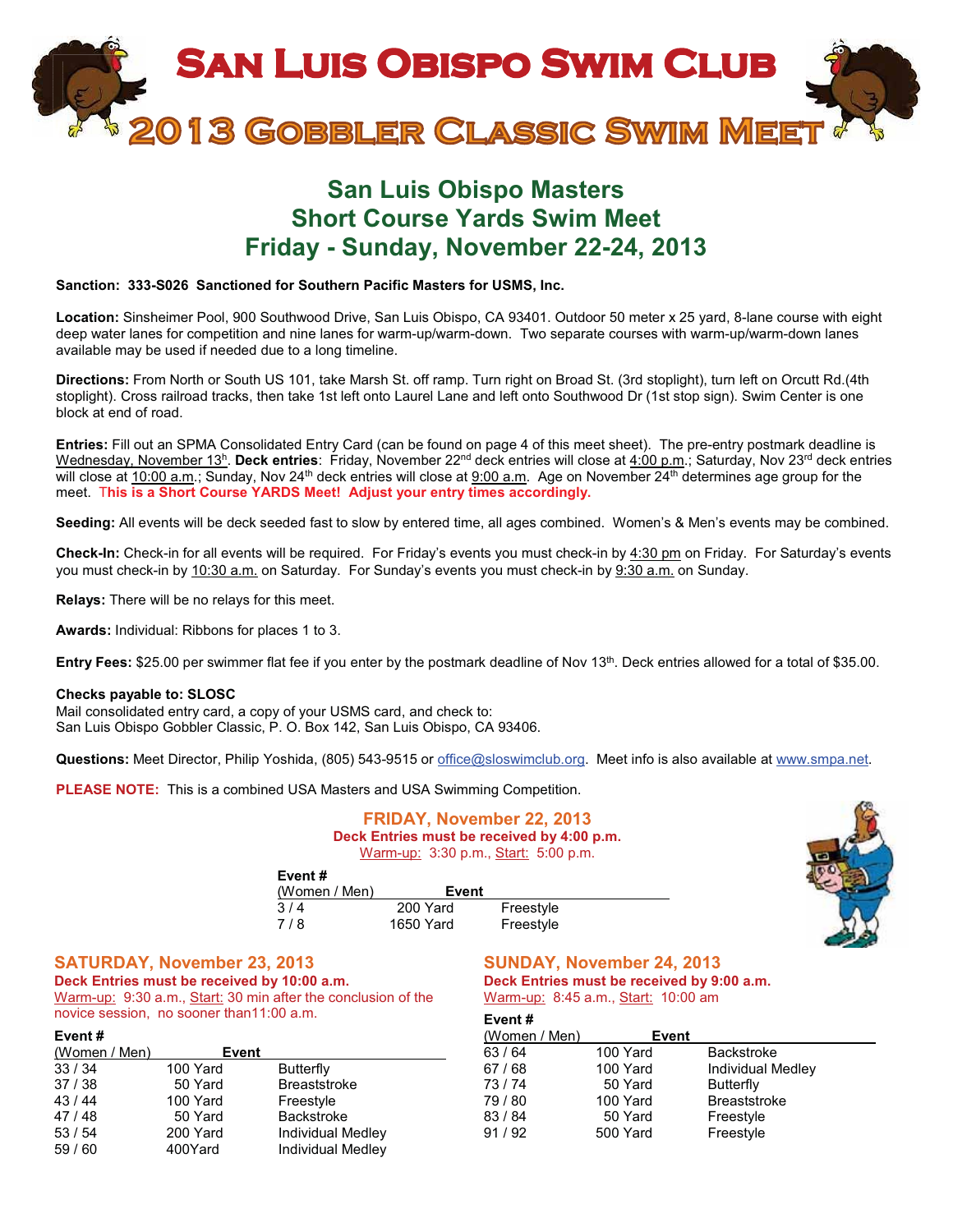# **Consolidated Meet Entry Cards**

## **MASTERS MEET ENTRY CARD (Southern Pacific Masters Consolidated Entry Card)**

## **Use this Entry Card for Masters Swimming – Masters Swimmers ONLY (postmark deadline Nov. 13th)**

## **Mail Age-Group Entries to: SLO Gobbler Classic, c/o SLO Swim Club; POX 142; San Luis Obispo, CA 93406**

## SOUTHERN PACIFIC MASTERS ASSOCIATION . CONSOLIDATED ENTRY CARD

| Birthdate    | $\frac{1}{2}$                        |              | Age                                   |              | Club and the contract of the contract of the contract of the contract of the contract of the contract of the contract of the contract of the contract of the contract of the contract of the contract of the contract of the c |              | Phone (                              |              |                                                                                                                                                                                                                                |
|--------------|--------------------------------------|--------------|---------------------------------------|--------------|--------------------------------------------------------------------------------------------------------------------------------------------------------------------------------------------------------------------------------|--------------|--------------------------------------|--------------|--------------------------------------------------------------------------------------------------------------------------------------------------------------------------------------------------------------------------------|
| Event<br>No. | <b>FREESTYLE</b><br>(Submitted Time) | Event<br>No. | <b>BACKSTROKE</b><br>(Submitted Time) | Event<br>No. | <b>BREASTSTROKE</b><br>(Submitted Time)                                                                                                                                                                                        | Event<br>No. | <b>BUTTERFLY</b><br>(Submitted Time) | Event<br>No. | <b>INDIV. MEDLEY</b><br>(Submitted Time)                                                                                                                                                                                       |
|              | 50<br>$\bullet$                      |              | 50                                    |              | 50                                                                                                                                                                                                                             |              | 50                                   |              | 100<br>$\bullet$                                                                                                                                                                                                               |
|              | 100                                  |              | 100                                   |              | 100                                                                                                                                                                                                                            |              | 100                                  |              | 200                                                                                                                                                                                                                            |
|              | 200                                  |              | 200                                   |              | 200                                                                                                                                                                                                                            |              | 200                                  |              | 400                                                                                                                                                                                                                            |
|              | 400/500                              |              | Meet                                  |              |                                                                                                                                                                                                                                |              |                                      |              | FOR OFFICE USE ONLY                                                                                                                                                                                                            |
|              | 000/1000                             |              |                                       |              | Pre-Entry (postmarked on/before Nov 13h) \$25.00                                                                                                                                                                               |              |                                      |              | Amt Rec'd                                                                                                                                                                                                                      |
|              | 1500/1650                            |              |                                       |              |                                                                                                                                                                                                                                |              |                                      |              | Date and the state of the state of the state of the state of the state of the state of the state of the state of the state of the state of the state of the state of the state of the state of the state of the state of the s |
|              | ٠<br>Include a copy of USMS card     |              | <b>Deck Entry Fee</b>                 |              | \$35.00                                                                                                                                                                                                                        |              |                                      |              | nclude a copy of USMS card                                                                                                                                                                                                     |

Late or incomplete entries (no fee, incomplete entry card, incomplete enty data) or entries postmarked after due date MAY **BE REJECTED!** 

ALL MASTERS swimmers are required to send a photo-copy of their USMS card with their entry card. ALL Masters swimmers may be asked to show their USMS card if requested at the meet.

"I, the undersigned participant, intending to be legally bound, hereby certify that I am physically fit and have not been otherwise informed by a physician. I r, ne undersigned participant, internaling to be legality bound, netero year in private in a new notion and a market and the risks inherent in Masters swimming (training and competition), including possible permanent disab AT THE MEETS OR SUPERVISING SUCH ACTIVITIES. In addition, I agree to abide by and be governed by the rules of USMS.

#### **PLEASE SIGN:**

Is this your first Masters Meet? □ Yes  $\Box$  No Read the meet information sheet carefully. Make your check payable as shown on the meet information sheet and mail it to the address shown.

**DATE** Non-SPMA swimmers please include your address: Street:

City, State, Zip:



## Show your Spirit of Thanks by supporting those in need!

You can help by bringing a non-perishable food item to the swim meet to donate! Donation Items Can Include:

- **M** Canned Vegetables
- **M** Canned and Dried Fruits
- Tuna, Canned Fish and Meat S.
- ×. Dried and Canned Beans
- ×. Pasta and Sauce
- ×. Hot/Cold Cereals
- S. Oatmeal
- **N** Peanut Butter
- Soups
- **N** Juice
- **N** Rice
- **Nowdered Milk**
- Please Non-Perishable Items Only
- Monetary Donations will also be accepted



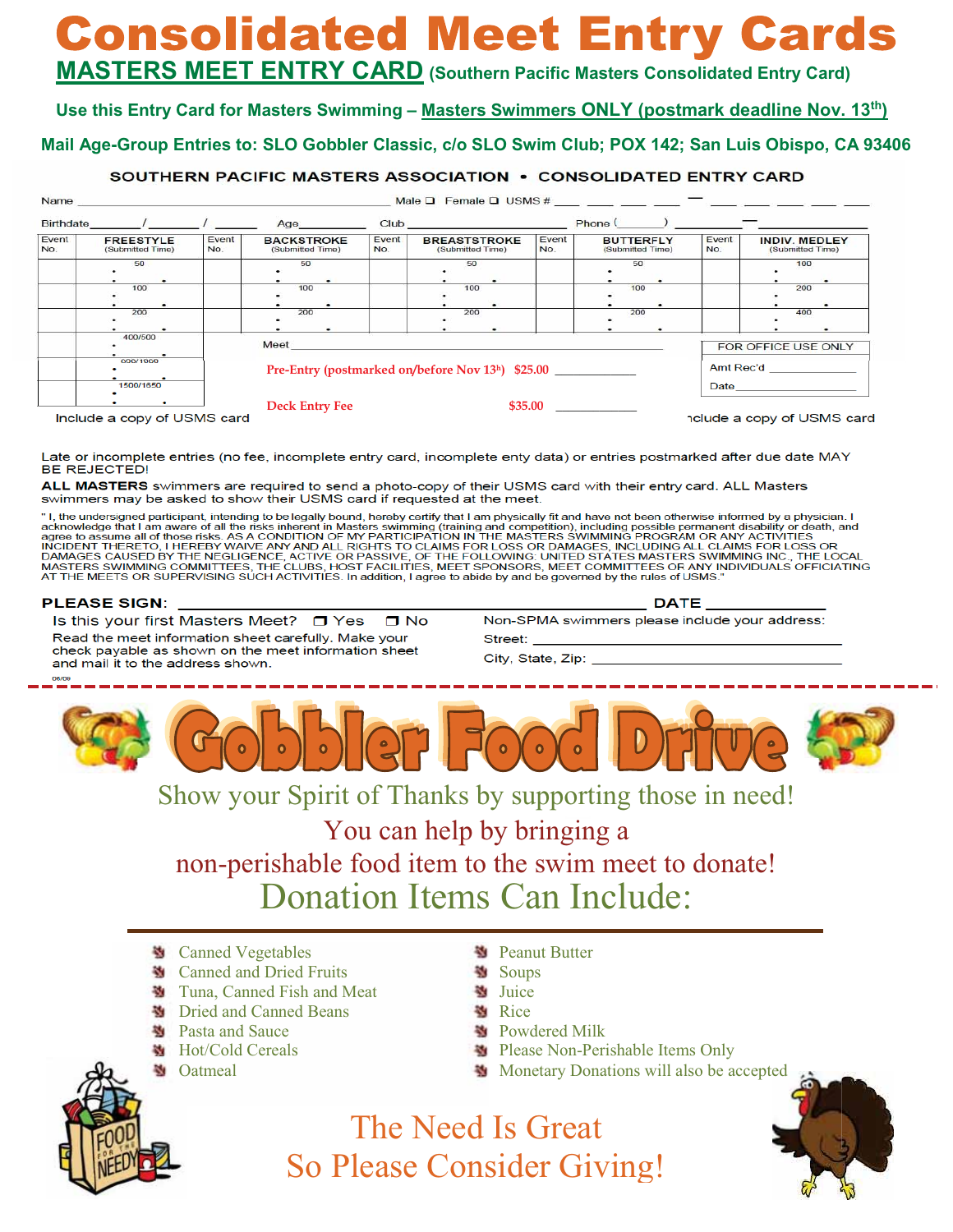## **Long Beach Grunions 2013 SPMS SCM Championships December 6 – 8, 2013**

**Sanction by Southern Pacific Masters Swimming for USMS, Inc. Sanction # 333-S019**

**Facility:** Brenda Villa Aquatic Center, 5600 Harbor St, Commerce, CA 90040.

**Directions:** Go to http://scmc.lbgrunions.org and click on *Venue*.

**Fees:** Flat fee of \$45.00 if entered online or postmarked by Monday, November 18th. Entry fee includes a meet T-shirt. Add a \$15.00 late fee for all entries *postmarked* or entered online after Monday, November 18th. Entries received after November 18th will not appear in the meet program. All entries *must be received*  by 6:00 p.m. on Monday November 25th. No individual deck entries are allowed.

**Entries:** Swimmers are limited to entering a total of 6 individual events for the entire meet and no more than 5 individual events per day. If the meet is deemed too large, all athletes' sixth events will be dropped. On the entry form, please indicate your sixth event with an asterisk. There will be no refund of entry fees after November 25th. Age on December 31, 2013 determines age group for the meet.

**Relays:** Relay entries are \$10.00 per relay. All relays will be deck entered. A USMS-registered swimmer who wishes to only swim relay events must enter the meet before the start of event 1, by paying the \$10.00 relay-only entry fee (which does not include a meet T-shirt) and must sign a consolidated entry card. There is no limit on relays, but swimmers may swim only one relay (men, women, or mixed) per event.

**Seeding:** All events will be seeded and swum slowest to fastest. Men and women will be seeded together for the 800 and 1500 m Freestyle and also the 400 m Individual Medley, based on entry time. Men and women will swim separately for all other individual events. Scoring will be by gender and age group. The 1500 m Freestyle may be limited to the first 80 entries at the discretion of the meet manager. Swimmers may enter both the 800 and 1500 m Freestyle.

**Timing:** Electronic timing will be used and two timers per lane will be provided.

**Check-in:** Positive check-in is required for all events. Swimmers may check in at:

http://www.swimphone.com or in person at the meet.

Check-in is available for the 1500 m Freestyle and will close at 8:30 a.m. on Friday.

Check-in for events 2 to 7 will close at 1:00 p.m. on Friday

Check-in for the 400m Freestyle will close at 8:30 a.m. on Saturday.

Check-in for the 800m Freestyle will close at 8:30 a.m. on Sunday.

Check-in will close one hour prior to the anticipated start of an event on Saturday and Sunday.

**Awards:** Individual: Medals for places 1 to 3 and ribbons for places 4 to 6 for each age group and gender. Relays: Medals for 1st place, ribbons for 2nd and 3rd places. There will be special awards for high point male and female swimmer in each age group, based on points from individual events. Awards to the top five teams, based on combined scoring for men and women, individual events plus relays.

**Entries:** Register online at http://scmc.lbgrunions.org, click on "Register." Or mail an SPMS entry card, copy of 2013 USMS card, and check (payable to: Long Beach Grunions) to: LB Grunions, c/o Bart Parnes, 645 Terrylynn Place, Long Beach, CA 90807. Receipt of entry will not be verified by phone. Send a SASE or stamped postcard for return receipt.

**Questions:** call 714-273-8793, or send an email to Kenny Brisbin, ken@supersource.com. For hotels, information, and directions, go to http://scmc.lbgrunions.org.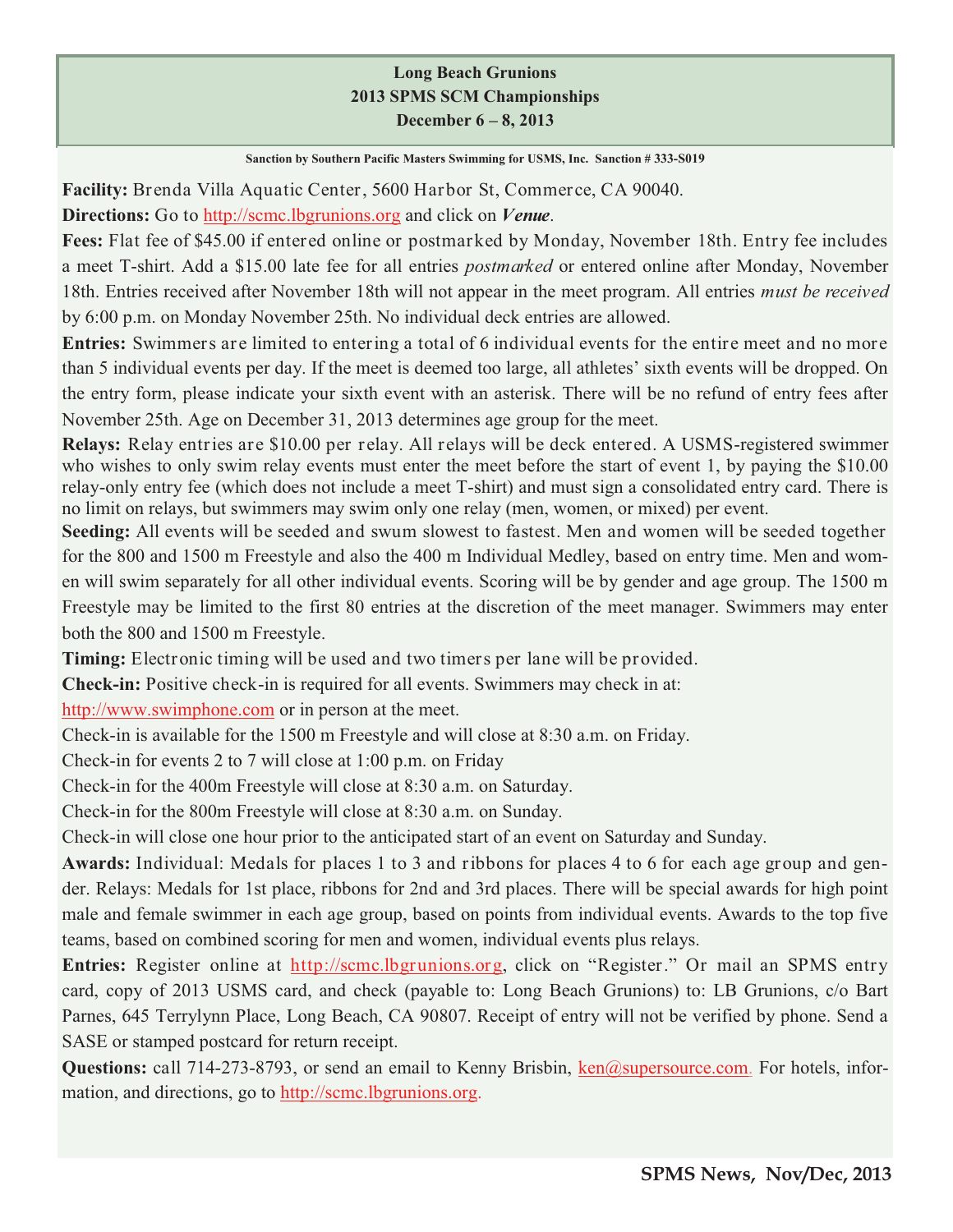## **Long Beach Grunions 2013 SPMS SCM Championships December 6 – 8, 2013**

**Friday, December 6, 2013 Warm-up 8:00 a.m. Meet starts at 9:00 a.m.** 

1. 1500 m Freestyle (Women, Men)

2. Women's 200 m Individual Medley

3. Men's 200 m Individual Medley

4. Women's 100 m Freestyle

5. Men's 100 m Freestyle 6. Women's 200 m Backstroke 7. Men's 200 m Backstroke 8. \*800 m Freestyle Relay (Women, Men, Mixed)

## **Saturday, December 7, 2013 Warm-up at 8:00 a.m., Meet starts at 9:00 a.m. Check in for the 400 m Freestyle closes at 8:30 a.m.**

- 9. Women's 400 m Freestyle
- 10. Men's 400 m Freestyle
- 11. Women's 50 m Butterfly
- 12. Men's 50 m Butterfly
- 13. 400m Freestyle Relay (Women, Men, Mixed)
- 14. Women's 100 m Backstroke
- 15. Men's 100 m Backstroke
- 16. Women's 100 m Breaststroke

17. Men's 100 Breaststroke 18. Women's 200 m Butterfly 19. Men's 200 m Butterfly 20. \*200 m Medley Relay (Women, Men, Mixed) 21. Women's 50 m Freestyle 22. Men's 50 m Freestyle 23. 400 m Individual Medley (Women, Men)

## **Sunday, December 8, 2013 Warm-up at 8:00 a.m., Meet starts at 9:00 a.m. Check in for the 800 m Freestyle closes at 8:30 a.m.**

- 24. 800 m Freestyle (Women, Men)
- 25. Women's 100 m Butterfly
- 26. Men's 100 m Butterfly
- 27. Women's 50 m Breaststroke
- 28. Men's 50 m Breaststroke
- 29. \*400m Medley Relay (Women, Men, Mixed)
- 30. Women's 200 m Freestyle
- 31. Men's 200 m Freestyle
- 32. Women's 200 m Breaststroke
- 33. Men's 200 m Breaststroke
- 34. Women's 50 m Backstroke
- 35. Men's 50 m Backstroke
- 36. Women's 100 m Individual Medley
- 37. Men's 100 m Individual Medley
- 38. \*200 m Freestyle Relay (Women, Men, Mixed)

**\*Relays: A swimmer may swim only one relay in each of events 8, 13, 20, 29, and 38.**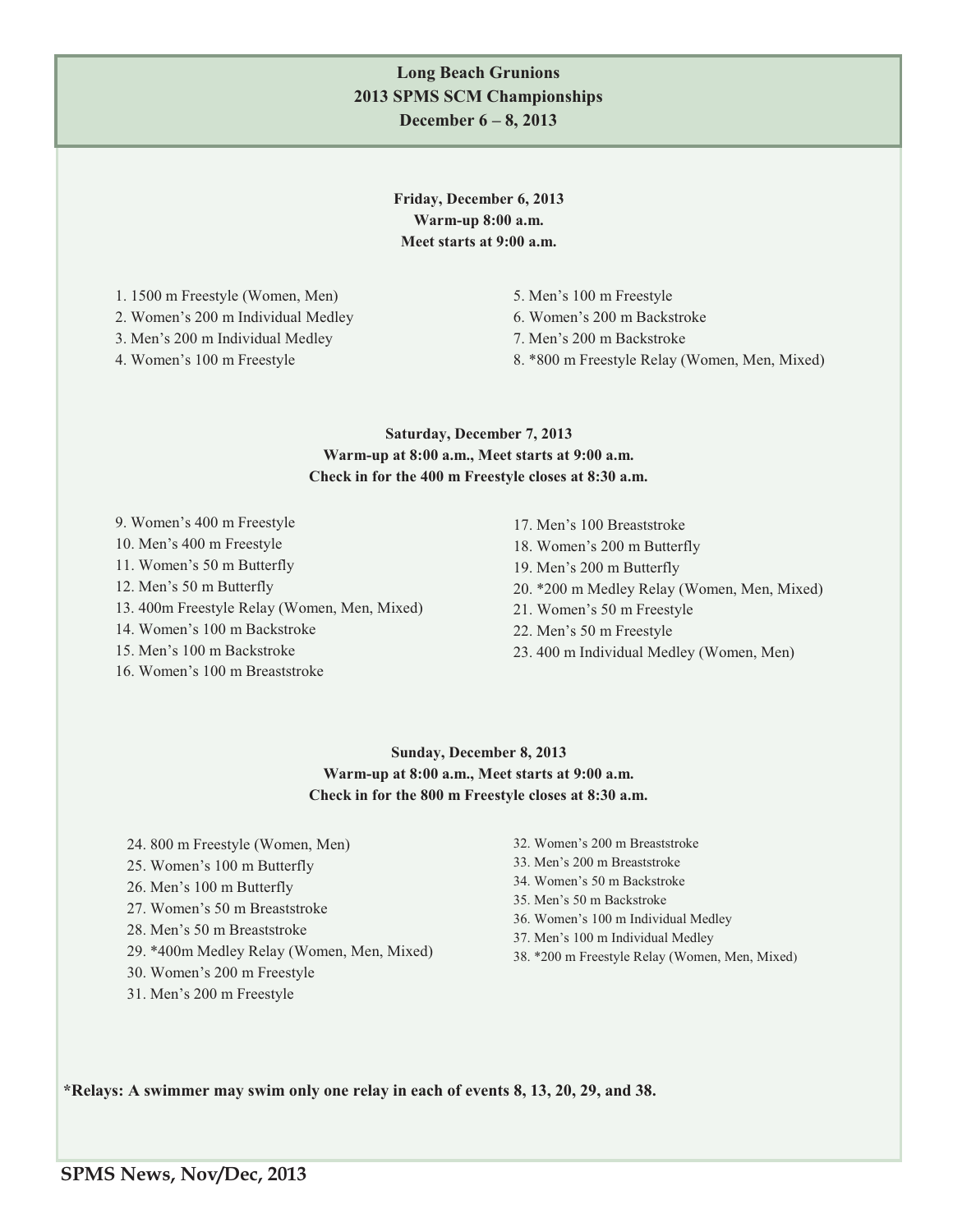

## **2014 Membership Application**

*All 2014 memberships expire on December 31, 2014* 

Renewal – my last USMS number was New registration



**http://www.usms.org/reg/**

## **Register with the same name you will use for competition. Please print clearly.**

| Last Name                |     |                   |              |  | <b>First Name</b> |                         | MI |
|--------------------------|-----|-------------------|--------------|--|-------------------|-------------------------|----|
| <b>Street Address</b>    |     |                   |              |  |                   |                         |    |
| City                     |     |                   | <b>State</b> |  | Zip               | Phone                   |    |
| Date of Birth (mm/dd/yy) | Age | Sex (circle)<br>M |              |  | E-mail address    |                         |    |
| Club or Unattached       |     |                   |              |  |                   | Today's Date (required) |    |

#### **RELATED MEMBERSHIPS & CERTIFICATIONS**

I am a: \_\_\_\_\_ Masters Coach \_\_\_\_\_ Certified Official

|                                                  | <b>FULL-YEAR FEES (if joining</b><br>between Nov. 1, 2013, and<br>Aug. 31, 2014): | <b>END-OF-YEAR FEES (if</b><br>joining between Sep. 1,<br>2014, and Oct. 31, 2014): |
|--------------------------------------------------|-----------------------------------------------------------------------------------|-------------------------------------------------------------------------------------|
| US Masters Swimming full-year fee (\$35) or end- |                                                                                   |                                                                                     |
| of-year fee (\$30) plus LMSC (local governing    |                                                                                   |                                                                                     |
| body) fee (\$13.00):                             | 48.00                                                                             | 38.00                                                                               |
| wish to contribute this amount to the            |                                                                                   |                                                                                     |
| International Swimming Hall of Fame Foundation:  |                                                                                   |                                                                                     |
| wish to contribute this amount to the            |                                                                                   |                                                                                     |
| USMS "Swimming Saves Lives" Fund:                |                                                                                   |                                                                                     |
| wish to contribute this amount to my LMSC:       |                                                                                   |                                                                                     |
| Recognized Masters Coach designation (optional;  |                                                                                   |                                                                                     |
| \$30; see usms.org for details):                 |                                                                                   |                                                                                     |
| Total:                                           |                                                                                   |                                                                                     |

Benefits of Membership include a subscription to USMS's magazine, *SWIMMER*, during the length of the membership year.

USMS Registered swimmers are covered with secondary accident insurance:

1) in practices supervised by a USMS member where all swimmers are USMS registered.

2) in USMS sanctioned meets where all competitors are USMS registered.

Please allow 2 weeks processing time.

WAIVER: I the undersigned participant, intending to be legally bound, hereby certify that I am physically fit and have not been otherwise informed by a physician. I acknowledge that I am aware of all the risks inherent in Masters swimming (training and competition) including possible permanent disability or death, and agree to assume all of those risks. AS A CONDITION OF MY PARTICIPATION IN THE MASTERS SWIMMING PROGRAM OR ANY ACTIVITIES INCIDENT THERETO, I HEREBY WAIVE ANY AND ALL RIGHTS TO CLAIMS FOR LOSS OR DAMAGES, INCLUDING ALL CLAIMS FOR LOSS OR DAMAGES CAUSED BY THE NEGLIGENCE, ACTIVE OR PASSIVE, OF THE FOLLOWING: UNITED STATES MASTERS SWIMMING, INC., THE LOCAL MASTERS SWIMMING COMMITTEES, THE CLUBS, HOST FACILITIES, MEET SPONSORS, MEET COMMITTEES, OR ANY INDIVIDUALS OFFICIATING AT THE MEETS OR SUPERVISING SUCH ACTIVITES. In addition, I agree to abide by and be governed by the rules of USMS.

**Signature (***required***):** \_\_\_\_\_\_\_\_\_\_\_\_\_\_\_\_\_\_\_\_\_\_\_\_\_\_\_\_\_\_\_\_\_\_\_\_\_\_\_\_\_\_\_\_\_\_\_\_\_\_\_\_\_\_\_\_\_ **Date** \_\_\_\_\_\_\_\_\_\_\_\_\_

*Please make check for total fee plus any donation amounts payable to:* **Southern Pacific Masters Swimming** 

Mail check and completed form to: SPMS Registrar Dan Wegner

 3773 Price Ridge Ct Las Vegas, NV 89147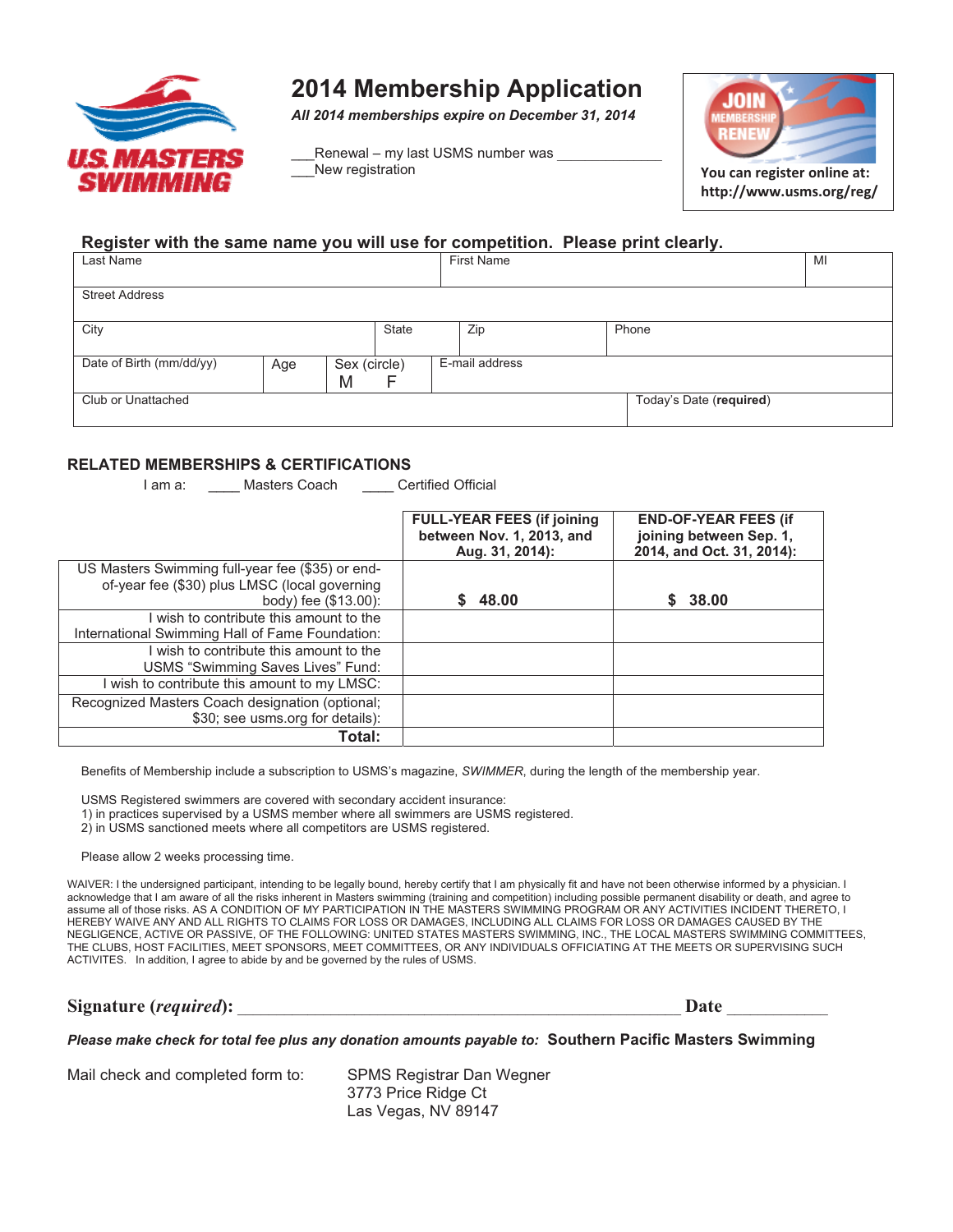#### **SWIM FOR LIFE**

**SAN LUIS OBISPO, SANTA BARBARA (North) and KERN**  ATASCADERO: Team KMAN Jennifer Glenesk (805) 610-7573, jglenesk@charter.net, www.teamkman.org<br>ATASCADERO: No. SLO Masters States (805) 704-9797, kassflaig@hotmail.com, www.c2multisport.com ATASCADERO: No. SLO Masters (AU) 2008 (ASS Flaig (805) 704-9797, kassflaig@hotmail.com, www.c2multisport.com<br>RAKERSFIELD: Gold Wave Masters (AU) 2008 (Anis Hansen (661) 654-2327. chansen6@esub.edu BAKERSFIELD: Gold Wave Masters Chris Hansen (661) 654-2327, chansen 6@csub.edu<br>BAKERSFIELD Swim Club Chris Hansen (661) 654-2327, chansen 6@csub.edu LOMPOC: Lompoc's Other Swim Team Frank Piemme (805) 735-7574, conniefrank@verizon.net **SANTA BARBARA (South) and VENTURA**  SANTA BARBARA: Oceanducks Emilio Casanueva (805) 637-8331, emilio@zapallar.net **LOS ANGELES (North)** CLAREMONT: The Claremont Club John Ries (909) 625-6791, tccswim@hotmail.com<br>COVINA: Competitive Tri-Swim Masters LLC Claremont Christine Maki (626) 641-5680, christine\_dahlstro L.A. Van Nuys: SCAQ SCAQ Office (310) 390-5700, www.swim.net/scaq LANCASTER: Oasis Masters Tom Otto (661) 948-0057, ottolfixit@hotmail.com<br>
PALMDALE: Canyons Aquatic Masters Jeff Conwell (661) 993-2868, jeffc@canyons.org, v PASADENA: Caltech Masters Suzanne Dodd (626) 449-7536, srdodd@jpl.nasa.gov<br>PASADENA: Rose Bowl Masters Suzanne Chad Durieux (626) 564-0330, cdurieux@rosebowlac WALNUT: Faster Masters Swim Team Louis Boehle (909) 657-7758, louisboehle@mac.com **LOS ANGELES (Westside)** EL SEGUNDO MÁSTERS City of El Segundo (310) 524-2700 x2738<br>HOLLYWOOD: Hollywood Wilshire YMCA Ricardo Espinoza (213) 639-7547, ricardo Pacific Palisades and Santa Monica Tower 26 Gerry Rodrigues (310) 432-3683, www.tower26.com<br>WEST HOLLYWOOD Aquatics Greg Walther (310) 288-6555 (team hotline), info@w **LOS ANGELES (Central and South) LOS ANGELES (South Bay and East County)**  LONG BEACH: Viking Aquatics/Masters Chris Oeding (714) 478-3030, chris@vikingaquatics REDONDO BEACH - SCAQ<br>
TORRANCE: LA Peninsula Swimmers<br>
TORRANCE: LA Peninsula Swimmers<br>
SCAQ Office (310) 374-1263, info@lapsmasters.org **INLAND EMPIRE**  BEAUMONT Masters Christy Arwood (951) 769-2087, christy@nds-ca.net<br>CORONA: Circle City Aquatics CORONA: Scott Gainey (949) 315-1013, coachgainey@gmail.cc **ORANGE COUNTY**<br>ALISO VIEJO: Renaissance Club Sport **LAS VEGAS**<br> **HENDERSON Southern Nevada Masters** 

BAKERSFIELD Swim Club Keith Moore, bsc@bakersfieldswimclub.org, www.bakersfieldswimclub.org<br>BAKERSFIELD Aquatics Club Charles Pike (661) 395-4663, bakersfieldaquatics@yahoo.com, www.bakersf Charles Pike (661) 395-4663, bakersfieldaquatics@yahoo.com, www.bakersfieldaquatics.org PASO ROBLES: North County Aquatics Nancy Sznejkowski (805) 238-5591, betco@yahoo.com, www.northcountyaquatics.org<br>Philip Yoshida (805) 543-9515, office@sloswimclub.org, www.sloswimclub.org SAN LUIS OBISPO Masters<br>
SAN LUIS OBISPO: Kennedy Club Masters<br>
Linda Stimson (805) 781-3488 x 17, sloaquatics@kennedyclubs.com, www.kenn SAN LUIS OBISPO: Kennedy Club Masters Linda Stimson (805) 781-3488 x 17, sloaquatics@kennedyclubs.com, www.kennedyclubs.com<br>SANTA MARIA: Santa Maria Swim Club Misson Club Mike Ashmore (805) 928-9655, santamariaswim@verizon Mike Ashmore (805) 928-9655, santamariaswim@verizon.com, www.santamariaswim.net CAMARILLO: Camarillo YMCA<br>CARPINTERIA: Channel Island The Martin Armstrong (805) 794-5525, kelpbedd@yahoo.com, www.ciymca.org<br>Vic Anderson (805) 403-5425, delphis 13@msn.com, channelislandmasters.b CARPINTERIA: Channel Island Vic Anderson (805) 403-5425, delphis13@msn.com, channelislandmasters.blogspot.com<br>CJAI: Ojai Masters Claudia Channelislandmasters.blogspot.com<br>Rick Goeden (805) 646-6884, theswimguy@sbcglobal.ne OJAI: Ojai Masters Rick Goeden (805) 646-6884, theswimguy@sbcglobal.net SANTA BARBARA Aquatics Club Gregg Wilson (805)252-6469, sbacmasters@gmail.com, www.sbaquatics.com SANTA BARBARA: UCSB Masters Naya Higashijima (805) 893-2505, ucsbmasters@gmail.com<br>SANTA BARBARA Masters National SB Swim Office (805) 966-9757, swimoffice@sbswim.org SANTA BARBARA Masters SB Swim Office (805) 966-9757, swimoffice@sbswim.org<br>SANTA BARBARA: Oceanducks Service SANTA BARBARA: Oceanducks Emilio Casanucva (805) 637-8331, emilio@zapallar.net Jon Irwin (310) 658-7276, jirwin@earthlink.com, www.csaswim.com THOUSAND OAKS: Conejo Valley Multisport Masters Nancy Kirkpatrick-Reno (818) 469-9972, nancy@conejovalleymultisportmasters.com<br>THOUSAND OAKS: Daland Masters National Review Lane (818) 917-6930. klane1956ct@sbcglobal.net. w THOUSAND OAKS: Daland Masters Kevin Lane (818) 917-6930, klane1956ct@sbcglobal.net, www.dalandswim.com<br>THOUSAND OAKS: South Coast Aquatics Kevin Lane (818) 917-6930, klane1956ct@sbcglobal.net, www.southcoasta THOUSAND OAKS: South Coast Aquatics Matt Warshaw (805) 660-2082, matt@southcoastaquatics.com, www.southcoastaquatics.com<br>Matt Warshaw (805) 660-2082, matt@southcoastaquatics.com, www.buenaventuraswimclub.org<br>Matt Warshaw ( VENTURA COUNTY Masters Jason York (408) 821-5600, jason.e.york@gmail.com, www.buenaventuraswimclub.org<br>VENTURA: Rio Mesa Masters Toby Petty (805) 642-6674, tonthego00@sbcglobal.net, www.riomesaswimclub.com Toby Petty (805) 642-6674, tonthego00@sbcglobal.net, www.riomesaswimclub.com Christine Maki (626) 641-5680, christine\_dahlstrom@yahoo.com PALMDALE: Canyons Aquatic Masters Jeff Conwell (661) 993-2868, jeffc@canyons.org, www.canyons.org<br>PASADENA: Caltech Masters Suzame Dodd (626) 449-7536, srdodd@jpl.nasa.gov PASADENA: Rose Bowl Masters Chad Durieux (626) 564-0330, cdurieux@rosebowlaquatics.org, www.rosebowlaquatics.org<br>Chris Georges (818) 794-0196, tritonswimntri@gmail.com Chris Georges (818) 794-0196, tritonswimntri@gmail.com SANTA CLARITA Masters Lance O'Keefe, lokeefe@santa-clarita.com, pool: (661) 250-3767 CALABASAS: City of Calabasas Masters Raine Kishimoto (818) 222-2782 x 110, lkishimoto@cityofcalabasas.com<br>EL SEGUNDO MASTERS City of El Segundo (310) 524-2700 x2738 HOLLYWOOD: Hollywood Wilshire YMCA Ricardo Espinoza (213) 639-7547, ricardoespinoza@ymcala.org<br>
L.A. Santa Monica, Culver, Westwood, LMU SCAQ Office (310) 390-5700, www.swim.net/scaq L.A. Santa Monica, Culver, Westwood, LMU SCAQ Office (310) 390-5700, www.swim.net/scaq<br>L.A. WEST: UCLA Bruin Masters Erika Stebbins (310) 386-2712, estebbins@recreation.ucla.edu MALIBU Community Pool Swims Masters Molly Larson (310) 456-2489 x272, mlarson@ci.malibu.ca.us, www.ci.malibu.ca.us<br>Pacific Palisades and Santa Monica Tower 26 Gerry Rodrigues (310) 432-3683, www.tower26.com WEST HOLLYWOOD Aquatics<br>WOODLAND HILLS: Southwest Aquatics Masters<br>Fred Shaw (818) 347-1637, swamfred@aol.com, www.swam.us Fred Shaw (818) 347-1637, swamfred@aol.com, www.swam.us CATALINA Channel Swimming Federation Carol Sing (619) 588-2677, swim@swimcatalina.org, www.swimcatalina.org<br>
L.A.: Swimming Los Angeles<br>
L.A. Echo Park and USC: SCAO Carol Sing Carol SCAO Office (310) 390-5700, www.swim.ne L.A.: Swimming Los Angeles (and the Matt Harrigan, matt@swimmingla.com or Andy Copley, andy@swimmingla.com or<br>L.A. Echo Park and USC: SCAQ (and the SCAQ Office (310) 390-5700, www.swim.net/scaq L.A. MID-WILSHIRE: Meridian Swim Club Vanessa Mesia (310) 729-2971, vanessamesia@sbcglobal.net, www.meridiansportsclub.com<br>L.A.: Los Angeles Athletic Club Masters Vanessamesia (310) 729-2971, vanessamesia@sbcglobal.net, ww L.A.: Los Angeles Athletic Club Masters Vanessa Mesia (310) 729-2971, vanessamesia@sbcglobal.net, www.laac.com Patricia Mitchell (323) 563-5446, pmitchell@sogate.org Kathy Davids Gore (310) 643-6523, kdavids@socal.rr.com, www.southbayswimteam.org LONG BEACH/LOS ALAMITOS: Long Beach Grunions Mike Miranda (714) 808-9158, info@lbgrunions.org, www.lbgrunions.com LA MIRADA: La Mirada Armada **Beverly Garman (949) 552-1710**, ihaccoach@aol.com, www.swimarmada.com<br>LONG BEACH: Alpert JCC Sascha Bryon-Zwick (562) 426-7601 x1035, sbryanzwick@alpertjcc.org, www LONG BEACH: Alpert JCC<br>
LONG BEACH: Alpert JCC<br>
LONG BEACH: Long Beach Masters Swim Sascha Bryon-Zwick (562) 416-6755, summerscm@hotmail.com LONG BEACH: Long Beach Masters Swim Cindy Summers (562) 416-6755, summerscm@hotmail.com<br>
LONG BEACH: Shore Aquatic Masters Communication Robert Lynn (562) 644-3883, europeanhouse@aol.com, www LONG BEACH: Shore Aquatic Masters Robert Lynn (562) 644-3883, europeanhouse@aol.com, www.shoreaquatics.com<br>
LONG BEACH: Viking Aquatics/Masters Chris Oeding (714) 478-3030, chris@vikingaquatics MANHATTAN BEACH: Magnum Masters Chuck Milam (310) 546-3601, cdmilam@hotmail.com, www.manhattancc.com<br>RANCHO PALOS VERDES: Zenith Aquatics Shari Twidwell (310) 947-1323, shari@zapswimming.com, www.zapswimming RANCHO PALOS VERDES: Zenith Aquatics Shari Twidwell (310) 947-1323, shari@zapswimming.com, www.zapswimming.com<br>REDONDO BEACH - SCAO SCAO Office (310) 390-5700. www.swim.net/scag Torrance: La Peninsula Swimmers Jim Steinauer (310) 374-1263, info@lapsmasters.org, www.lapsmasters.org CORONA: Circle City Aquatics Scott Gainey (949) 315-1013, coachgainey@gmail.com, www.ccaqswim.org<br>CORONA: Corona Aquatic Team Masters Scott Gainey (966) SWM-CRNA, coachsalvino@hotmail.com John Salvino (866) SWM-CRNA, coachsalvino@hotmail.com RIVERSIDE: Riverside Aquatics Assn. Carrie Ridgway (951) 205-2268, info@raa-swim.org, www.raa-swim.org TEMECULA: City of Temecula Masters Gwen Willcox (951) 694-6410, gwen.willcox @cityoftemecula.org<br>TEMECULA Swim Club Gom. Brown Bays (951) 285-2718. headcoach@temeculaswimclub.com. TEMECULA Swim Club<br>TEMECULA Swim Club Bryan Davis (951) 285-2718, headcoach@temeculaswimclub.com, www.temeculaswimclub.com<br>TEMECULA Swim Club Bryan Davis (951) 285-2718, headcoach@temeculaswimclub.com, www.yucaipaswim.org Jason Bradbury (951) 845-7458, ystcoach.jason@verizon.net, www.yucaipaswim.org ALISO VIEJO: Renaissance Club Sport Alex Isaly (949) 643-6700, alex.isaly@clubsports.com, www.renaissanceclubsport.com/aliso-viejo<br>
Anthony Iacopetti (714) 369-9555, aiacopetti@occ.cccd.edu, www.coastmastersswimming.com COSTA MESA: Orange Coast Masters Swimming Anthony Iacopetti (714) 369-9555, aiacopetti@occ.cccd.edu, www.coastmastersswimming.com<br>COTO DE CAZA: Coyotes Todd Conrad (949) 858-4100 x257, cotocoyotes@gmail.com Todd Conrad (949) 858-4100 x257, cotocoyotes@gmail.com FULLERTON: FAST Masters Team Bill Jewell (949) 466-6523, swimbill@sbcglobal.net, www.fastswim.org<br>HUNTINGTON BEACH: Golden West Swim Club Cindy Lim (714) 397-0132, cindyhlim@msn.com, www.goldenwestswir Huntington Gray Cindy Lim (714) 397-0132, cindyhlim@msn.com, www.goldenwestswimclub.com IRVINE Novaquatics Mike Collins (949) 338-6682, info@novamasters.com, www.novamasters.com<br>IRVINE: UCI Masters<br>Charlie Schober (949) 824-7946, ctschobe@uci.edu, www.masters.wim.uci.edu IRVINE: UCI Masters Charlie Schober (949) 824-7946, ctschobe@uci.edu, www.masterswim.uci.edu<br>
Corey Lakin (562) 430-1073 x511, clakin@ci.los-alamitos.ca.us, www.ci.los-al LOS ALAMITOS Masters **Corey Lakin (562) 430-1073 x511**, clakin@ci.los-alamitos.ca.us, www.ci.los-alamitos.ca.us<br>MISSION VIEJO Masters **Corey Laking (949) 233-6521**, swimoffice@mvnswim.org, www.mastersmvnswim.org MISSION VIEJO Masters Mark Moore (949) 233-6521, swimoffice@mvnswim.org, www.mastersmvnswim.org<br>Mark Desmond (949) 306-3599, markdesmond@highhopes.ws, www.pacificcoastaqua<br/> $M$ nswim.org Markdesmond@highhopes.ws, www.pac Mark Desmond (949) 306-3599, markdesmond@highhopes.ws, www.pacificcoastaquatics.org NEWPORT BEACH Lifeguard Association Jim Turner (949) 644-3046, jturner@nbfd.net, www.newportlifeguard.org TUSTIN: SOCAL Aquatics Comparent Steve Pickell (714) 356-7390, coachsteve@socalaquatics.com, www.socalaquatics.com<br>TORBA LINDA: East Lake Eagle Rays Mike Pawloski (714) 372-6273, bonuspak@earthlink.net Mike Pawloski (714) 372-6273, bonuspak@earthlink.net

HENDERSON Southern Nevada Masters Frank Lowery (702) 400-2790, flowery 719@cox.net, www.lowerysmultisport.com<br>
LAS VEGAS: Las Vegas Masters Victor Hecker (702) 247-7788, heckerrealestate@hotmail.com Victor Hecker (702) 247-7788, heckerrealestate@hotmail.com LAS VEGAS: Swim Las Vegas Kara Robertson (702) 498-2316, swimlasvegas@gmail.com, www.swimlv.com<br>LAS VEGAS: Viva Las Vegas Masters Kara Robertson (702) 480-4321, mivgutierrez@cox.net Melissa Gutierrez (702) 480-4321, mjvgutierrez@cox.net